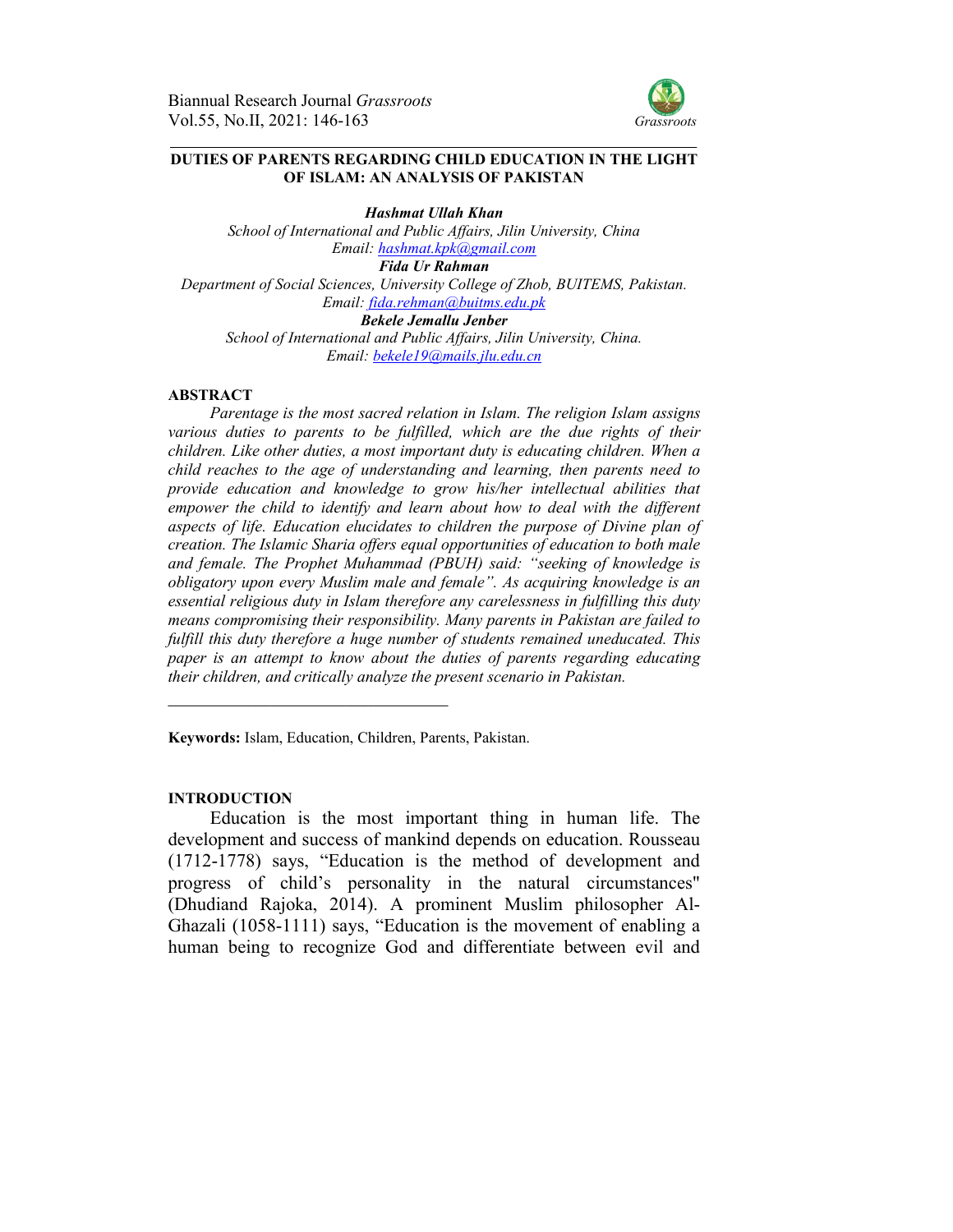good". On the other hand, Ibn-e-Khaldun (1332-1406) says, "education is the process of attainment of revealed knowledge that has been brought to us by the Prophet Muhammad (PBUH)". He further elaborates that, "divine recognition is the main purpose of education and it is the only mean by which the teaching of Islam can be taught to the Muslim children (Dhudiand Rajoka, 2014). Likewise, Dr. Jan Dave (1959-1952) says, "education is the reorganization, reconstruction and reorientation of experiences". He is of the opinion that both parents and teachers have the duty of providing education to their offspring and also making balanced coordination among home, school and society (Rahman, 2016). Islam has also determined certain rules and regulations that guarantee the legitimate rights of children at home and in society. The Prophet Muhammad (peace be upon him) says: "give respect and good names to your children". On another occasion, He said: "who does not have mercy to our children is not one of us" (Hamid, 2005). Honoring youth can only be realized by offering them good education and keeping them away from all evil environments, discrimination and all kinds of violence and negative activities that badly affect their behavior in society and avert them from the right track.

It is an unavoidable fact that development and progress of every state and society depend upon overall education and its curriculum (Ghazi, 2009). In Islamic jurisprudence, the rights of children and duties of parents are correlated and interconnected with each other. Islam considers protection of child's rights as an essential element, because the life of human being is sacred as per the divine injunctions. Islam does not recommend education only for male but advocates equality between male and female children. It forbids inequity between male and female when it comes to education, look after and care, or to award them gifts, prizes or grants. Islam offers equal opportunities to both genders in education. As the Prophet Muhammad (peace be upon him) said: "getting knowledge is mandatory upon every Muslim; male and female". As it is mentioned above the duty of educating of children is primarily of parents but in many Muslim societies including Pakistan some parents are not fulfilling this responsibility. This is the violation of a basic right of the child concerned which has drastic impacts not only on the life of the child concerned but on the whole society.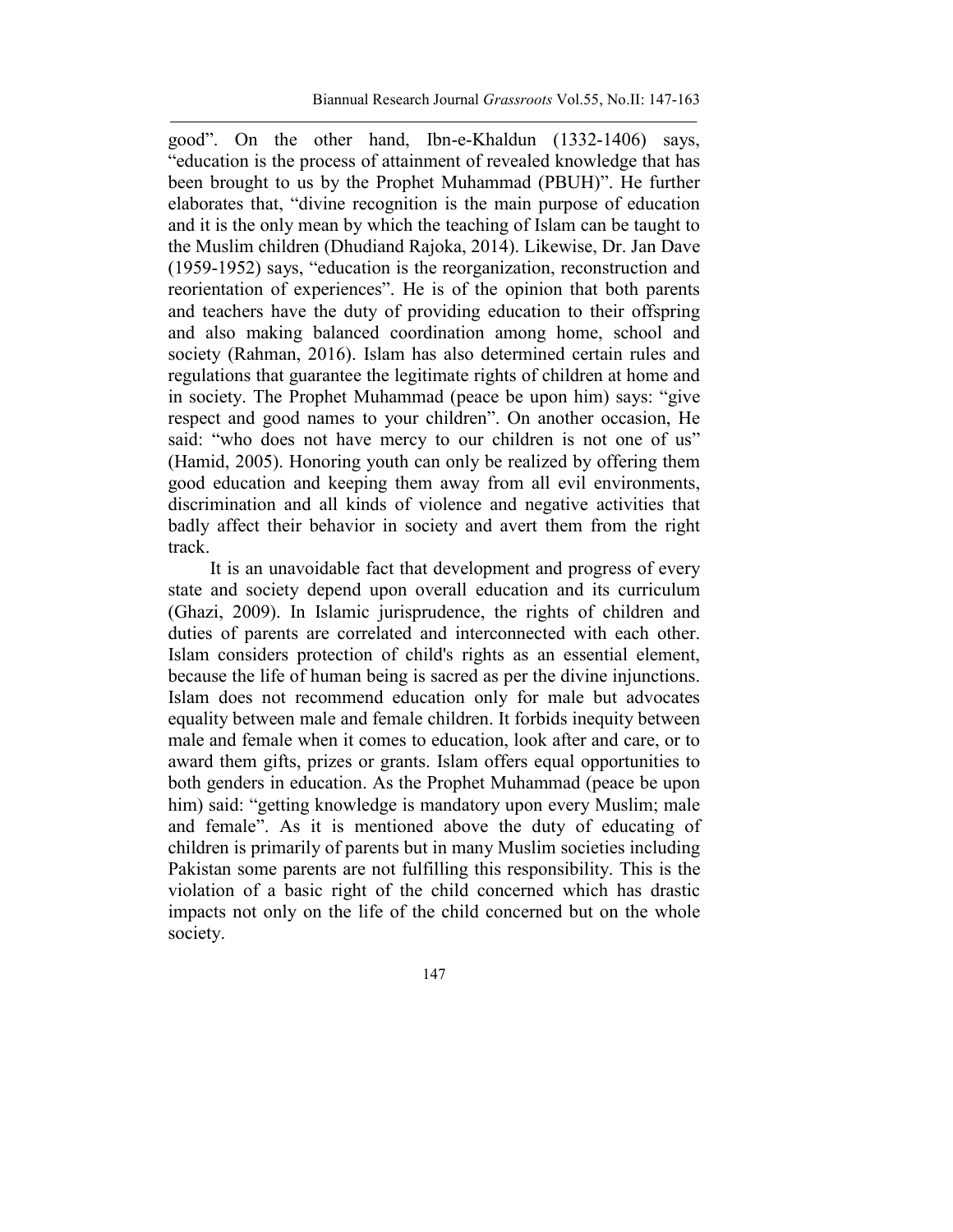# **RIGHTS Of CHILDREN In ISLAM**

Islam pays utmost consideration for ensuring all that is essential in order to ensure a good psychological environment for the education of children, an environment where they can acquire knowledge about the universe and its related phenomenon. According to Hamid (2005) Islam upholds the following rights of children:

- Right to have a healthy start in life.
- Right of having a good name, family, and holding property.
- Right of proper health care, nutrition and sustenance.
- Right of education and getting helpful skills.
- Right of leading an honorable and secured life.
- Right to have good environment and the state must play its due role in protection of children's due rights.

The first and foremost duty of children's rights protection and training is of their parents. This initial training allows them to perform their religious and other duties in accordance with the desired pattern and it also makes the upcoming duties, challenges and responsibilities easy for them. Parents remain role model for their offspring so parents should endeavor to be good role models for their offspring in terms of obeying to the best and finest of conducts. It is also the responsibility of parents to deal with their children with kindness, love mercy, and compassion and should avoid cruelty and harshness. They are a flash of light for their children. Children blindly follow their parents and adopt a lot of things automatically from their parents.

The nature and importance of children's rights might be understood from the following description of Pious Caliph II, Umar (Allah be pleased with him): "Once a man came to Umar (Allah be pleased with him) and complained regarding the disobedience of his son. So, Umar (Allah be pleased with him) called the boy for showing the cause. Then the young boy said that "Respected Khalifa of Muslim: Are there no any rights for a son in Islam against his dad (father)?' Umar (Allah be pleased with him) said "Yes, son has rights against his dad". Then the boy replied, "what are those rights of a son?" Umar (Allah be pleased with him) said, "to select a good and decent mother, a good name and to teach him the Holy Quran". Then the boy said, Respected Khalifa "my father has not provided me any of these rights. As my mother was concerned, she was a black slave Magian; as for my name is concerned, he has named me Jual (means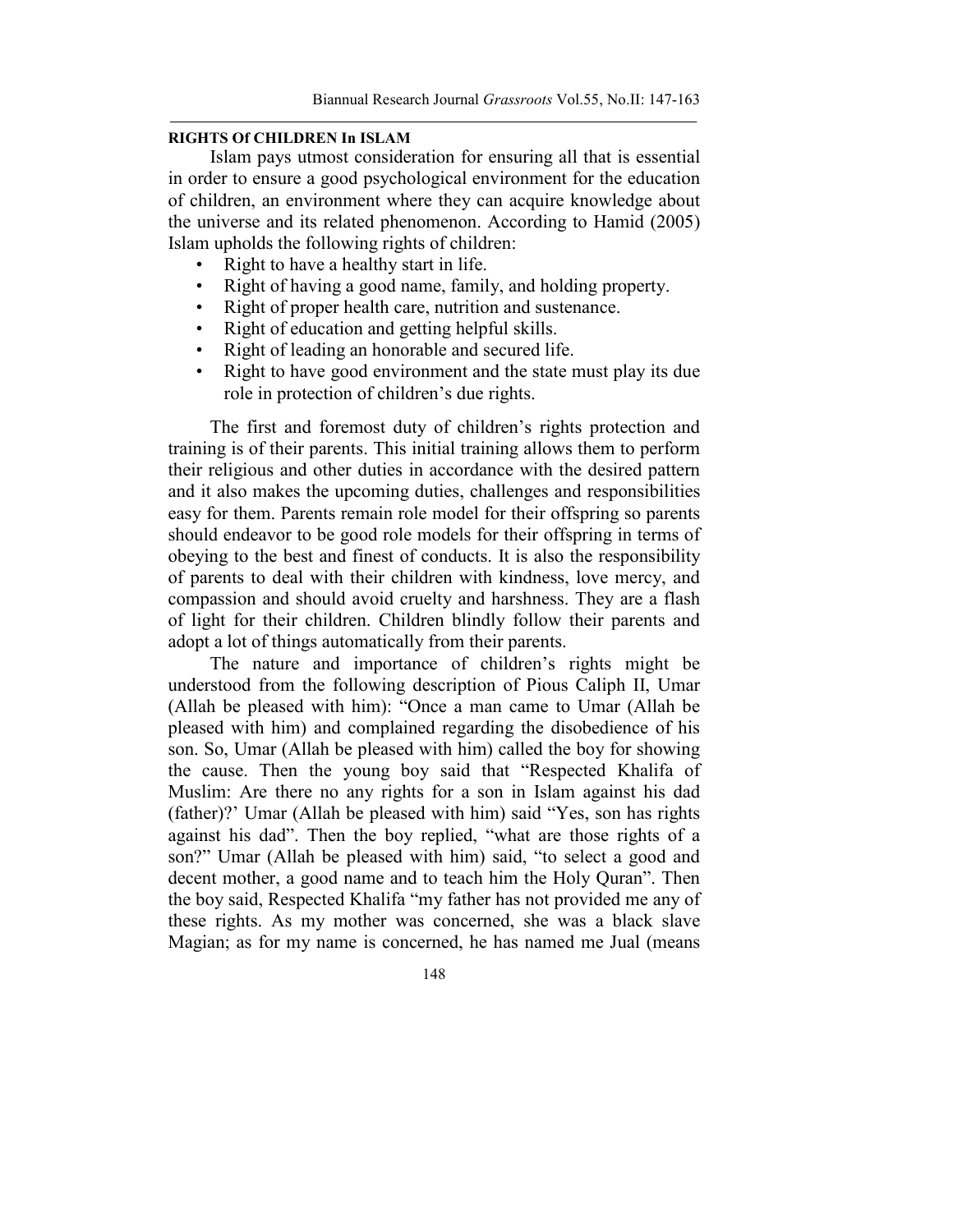beetle); and he has not educated me the Holy Quran". Then Umar (Allah be pleased with him) said to the man (father) "you are complaining me the disobedience of your son, but you have not provided him his due rights. So, you have done mistakes against son before doing mistakes against you". So, this description shows that the violation of rights of children is like breaking and violating the Islamic principles, and disobedience of God. The events of the life of Muhammad (PBUH) show that "the Muslims would earn a good name among other societies for their treatment of children with compassion and kindness and educated us that we all are responsible and must be enquired about our duties. So, we shall be asked definitely about our offspring, how much struggle we did to ensure and fulfill their due rights, to make our children educated and responsible members of society? Prophet Muhammad (peace be upon him) also told us that virtuous offspring will remain as continuous charity (sadqa jariah) for us even after our death and we shall continuously obtain rewards of their virtuous deeds while we are in our graves (Arfat, 2013).So, being Muslim parents, whatever we do to grow up, groom and educate our children are labors that we wield for our rewards in this world and in the life in Hereafter.

#### **IMPORTANCE OF EDUCATION IN ISLAM**

Education is an important indicator of development and growth. It is producing people with high intellectual abilities, brings clarity in thoughts, provide skills, sense of good judgment to differentiate between good and bad. Therefore, Islam is giving utmost importance to education. Islam has made compulsory the acquiring of education on both male and female. A Muslim philosopher Al-Ghazali said that, "Human beings are superior of all other creatures by virtue of knowledge" (Dhudiand Rajoka, 2014). It shows the importance of education for human beings. Islam recommends education for both son and daughter. It highlights the need and importance of education by recommending education in an encouraging way by mentioning that God will elevate in rank those of you who believes and those who have been given knowledge.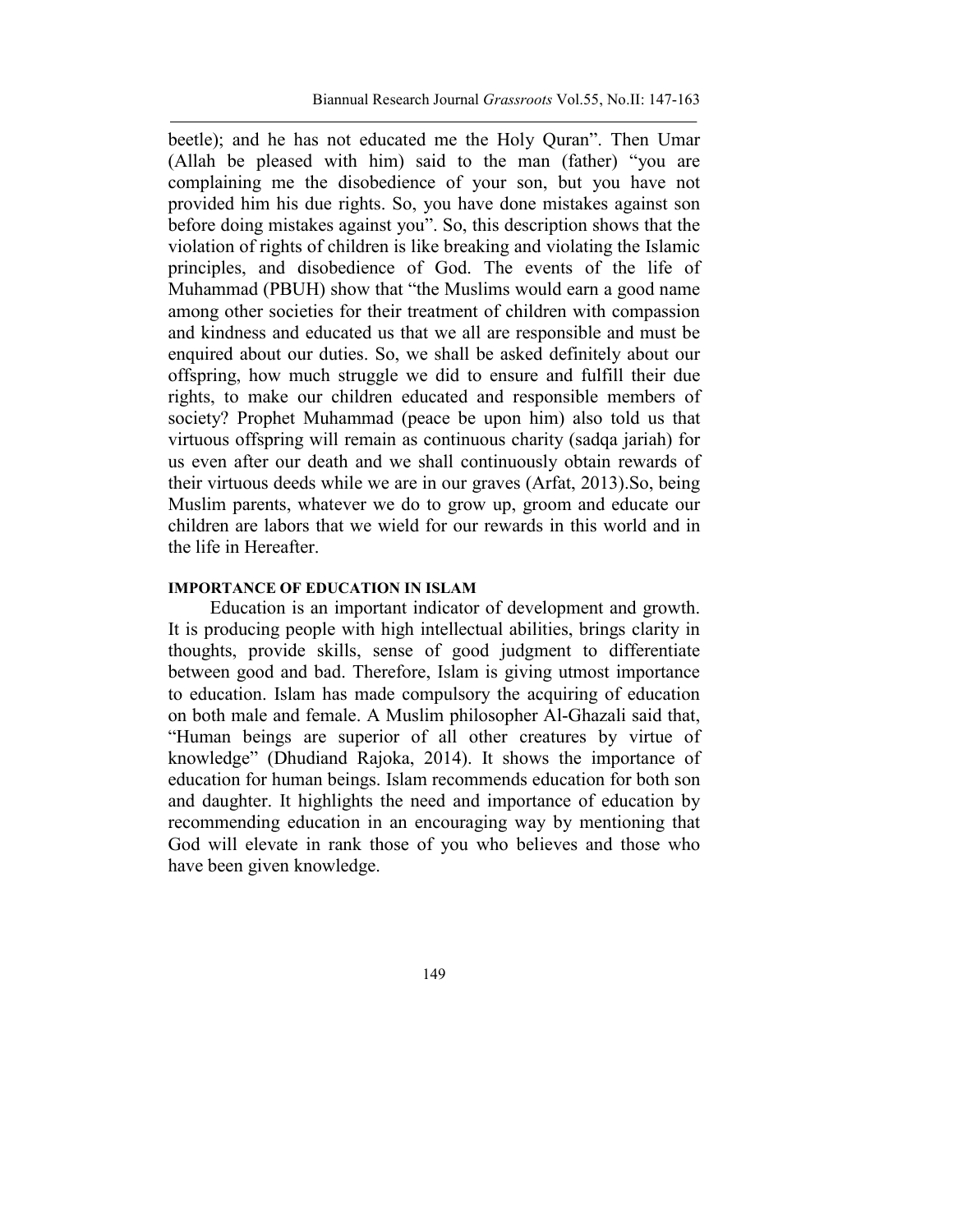يَتَأَيُّهَا ٱلَّذِينَ ءَامَنُوٓاإِذَاقِيلَ لَكُمْ تَفَسَّحُواْ فِ ٱلْمَجَلِسِ فَأَنْسَحُواْ يَنْسَحِ ٱللَّهُ لَكُمْ وَإِذَا قِيلَ ٱنشُزُواْ فَأَنشُرُواْ يَرْفَعِ ٱللَّهُ ٱلَّذِينَ ءَامَنُواْ مِنكُمْ وَٱلَّذِينَ أُوتُواْ ٱلْعِلَّمَ دَرَجَيْ وَٱللَّهُ بِمَاتَعَمَلُونَ خَبِيرٌ ۚ (لَا )

**Translation**: "O you who have believed, when you are told, "Space yourselves" in assemblies, then make space; Allah will make space for you. And when you are told, "Arise," then arise; Allah will raise those who have believed among you and those who were given knowledge, by degrees. And Allah is Acquainted with what you do".

Belief and knowledge have been mentioned collectively that indicates importance of knowledge. Imam Abu Ismail Al Bukhari says that "knowledge is that which is based on proper arguments and remove ignorance" (Rahman, 2016). In Islam education is not only limited to the process of getting knowledge but also comprises the children's spiritual, religious and moral training. The foremost revelation to Prophet Mohammad (PBUH) form Allah Almighty was "to read". Moreover, the very first verses of the holy Qur'an revealed encourage acquiring knowledge as it says:

ٱقْرَ أَبِٱسْمِرَ بِّكَٱلَّذِىخَلَقَ خَلَقَٱلإِنسَانَمِنْعَلَق ٱقْرَ أَوَرَبُّكَٱلأَكْرَمُ ٱلَّذِىعَلَّمَبِٱلْقَلَمِ عَلَّمَٱلإِنسَانَمَالَمْيَعْلَمْ َّ ا با المسلمان<br>المسلمان<br>المسلمان **ٔ** ٔ ا َل َّ (Al-Quran 5-96:1)

**Translation**: "Read! In the name of your Lord, who created: created man from a clot [of blood]. Read! Your Lord is the most generous One Who taught by the pen, taught man what he did not know".

It shows that, in fact, it is reading, writing and acquiring knowledge on the basis of which human civilization and development are getting progress. Through this way human beings are getting awareness about all those things about which they don't know (Ullah, 2005). Both religious and school educations are the basic human right of both son and daughter to educate them according to one's economic capacity because it helps them lead a happy and prosperous life materially as well as spiritually. Islam guarantees all basic human rights of children (Islam, 2015). Moreover, they can behave in a better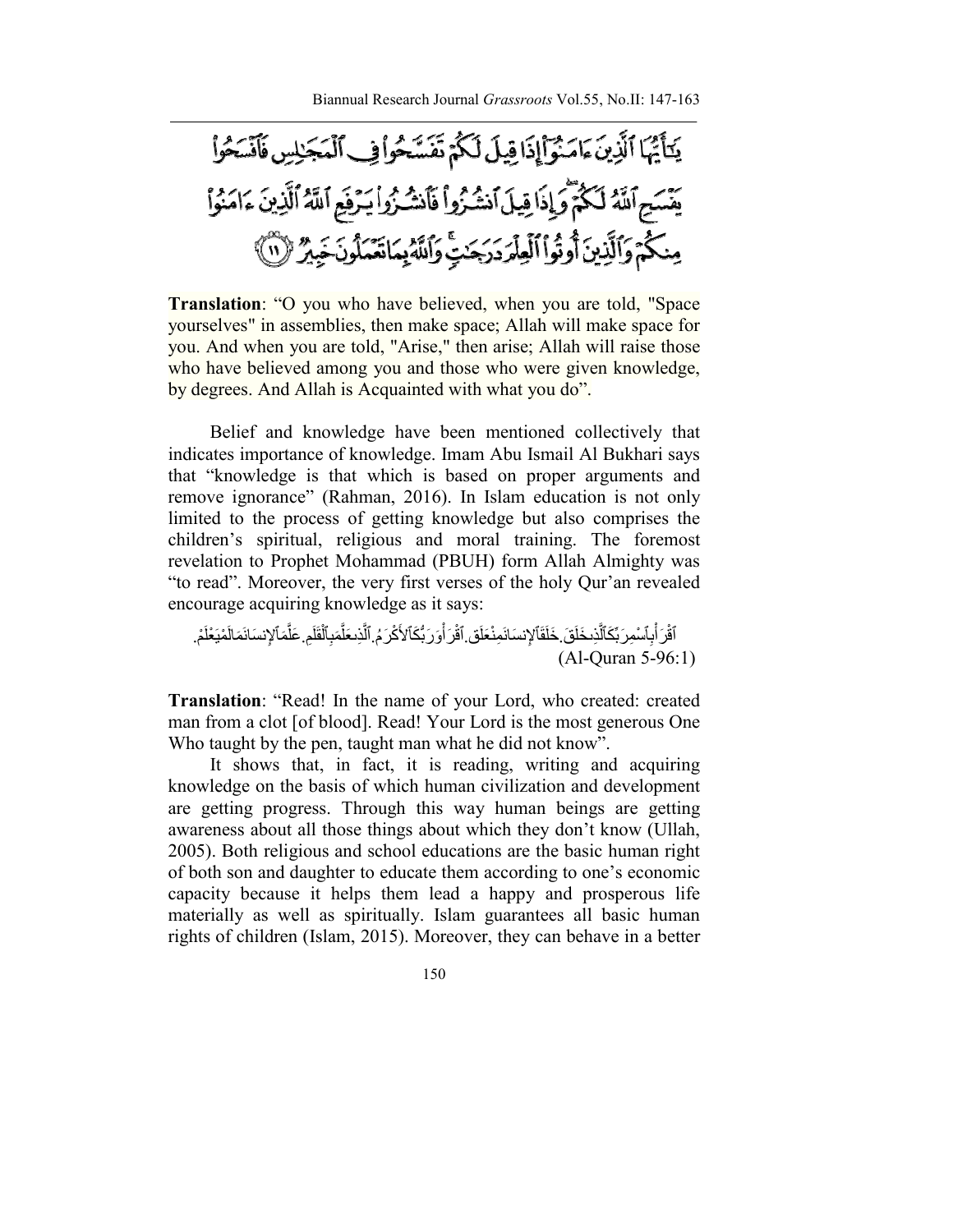and ideal way and contribute to the welfare and well-being of state and society.

It has been told to Prophet Mohammad (PBUH) not to be impatient with the Quran before its revelation is finished, and he has been further instructed to say the following supplication at the time of revelation of the holy Quran.

ً۔ وَقُلْرَّبِّزِدْنِيعِلْماً (AlQuran, 114-20) **∶** 

"My Lord, increase my knowledge".

The fact is also clarified in a Hadith that states, knowledge is among those things that benefit an individual even after his death. عنابیهرير ةقالقالرسو لاللہصلیاللہعلیہوسلماذاماتالانسانانقطععملہالامنثلاثصدقۃجاریۃاوعلمینفع

بہاوولدصالحئدعولہ۔ (Muslim 2000,(

Hazrat Abu Hurayrah (Allah be pleased with him) reports that Holy Prophet (PBUH) said, when a person dies, his deeds are cut off from him except three: perpetual charity (sadqa jariah), knowledge from which benefit is derived and righteous children who prays for him.

After migration to Medina from Makka, Prophet Mohammad (PBUH) had constructed a Mosque called Masjad-e-Nabawe where and a space called Suffa was reserved there for learning education, reading and writing. It shows the importance of learning and seeking knowledge in Islam (Ullah, 2005). Basically, Suffawas used for providing primary education.

The ambition of Islam and Muslims to learn and get education goes beyond the money spending and local efforts. Islam encourage its followers to get knowledge wherever it may be. The holy Quran also declares that,

ِبَرْ فَعِالَلَّهُالَّذِينَآمَنُو اْمِنْكُمْوَ ٱلَّذِينَأُو ثُو اْٱلْعِلْمَدَرَ جَاتِوَ ٱللَّهُبِمَاتَعْمَلُونَخَبِيرٌ .(58:11, nAl Qura) ا<br>ا ا<br>ا َّ ْ"Allah Almighty will rise-up, to (suitable) positions, those of you who have faith in and who have been granted Knowledge. And Allah Almighty is well-aware with all you do"*.*

Furthermore, if the history of world is consulted it is witnessed that Almighty Allah sent approximately 124,000 Prophets and Messengers including the last Prophet Mohammad (PBUH) in different regions and eras with wisdom and knowledge in the world for the demonstration of right path to those who were diverted from right path i.e. Islam. In Islam, the main aim of education is to edify the soul of human beings and advance the means of knowledge that assist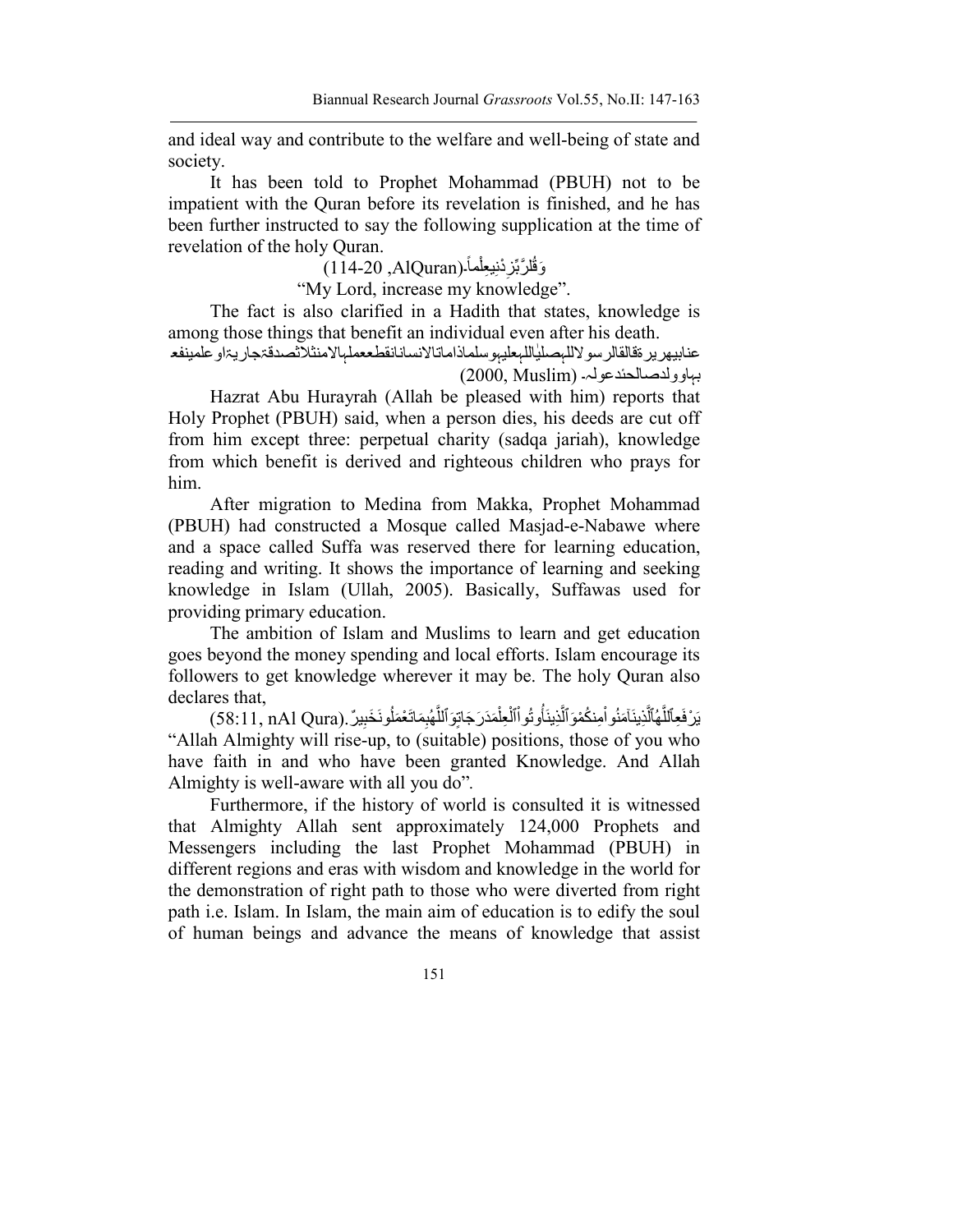human beings in knowing Allah, the Creator of the entire humanity and universe. It creates and promotes sense of worshipping the Creator and following His command everywhere and every-time. Allah says in the holy Quran that, "and I did not create the Jin and human being except to worship Me" (Al Quran, 51:56). Therefore, the main purpose of education is "to advance a character in human being that abides by the knowledge of religion and assure the success and happiness also in the permanent life of the hereafter". Muslim should be aware that gaining of education is not just to satisfy an academic curiosity or only for worldly advances and gains, but to produce righteous and rational human-beings, who are capable to meet the moral, spiritual, and physical requirements of their fellow human beings. The aim of education is also not only to fill-up the head of students with facts and figures but to make them capable for a transparent and momentousness life. It will be built on the models of Islamic ethics, the determined objective of Islamic knowledge and education (Islam, 2016). Getting education and acquiring skills of livelihood are all basic requirements in order to live a good life.

### **DUTIES OF PARENTS TO PROVIDE EDUCATION TO THEIR CHILDREN**

The Holy Prophet Mohammad (PBUH) sad that, "whatever a father provides to his children, among which education is the most valuable and best donation" (Ahsan, 2011). According to Islamic jurisprudence, once a child grows up to the age of learning and understanding, he/she has the right to be offered by parents with education to grow intellectual and academic abilities that enables him/her to identify and deal in better way with the numerous aspects and facets of life. It also assists children to understand that they are an integral part of the collectivity and can't live or remain isolated from other human beings and other things. Therefore, getting knowledge is a compulsory religious duty in Islam and parents are expected and supposed to fulfill this responsibility by offering education to their offspring, both male and female. Any carelessness in this regard means compromising their duty, which lead to a lot of dire consequences. As once the foundation is mislaid, nothing remains to build a sound building of life. Likewise, Hazrat Ali (RA) said: "teach your offspring the things you didn't learn when you were their age, for they have been created for a time that is different from your time" (Hamid, 2006). According to Kiral (2019) the most important duties of parents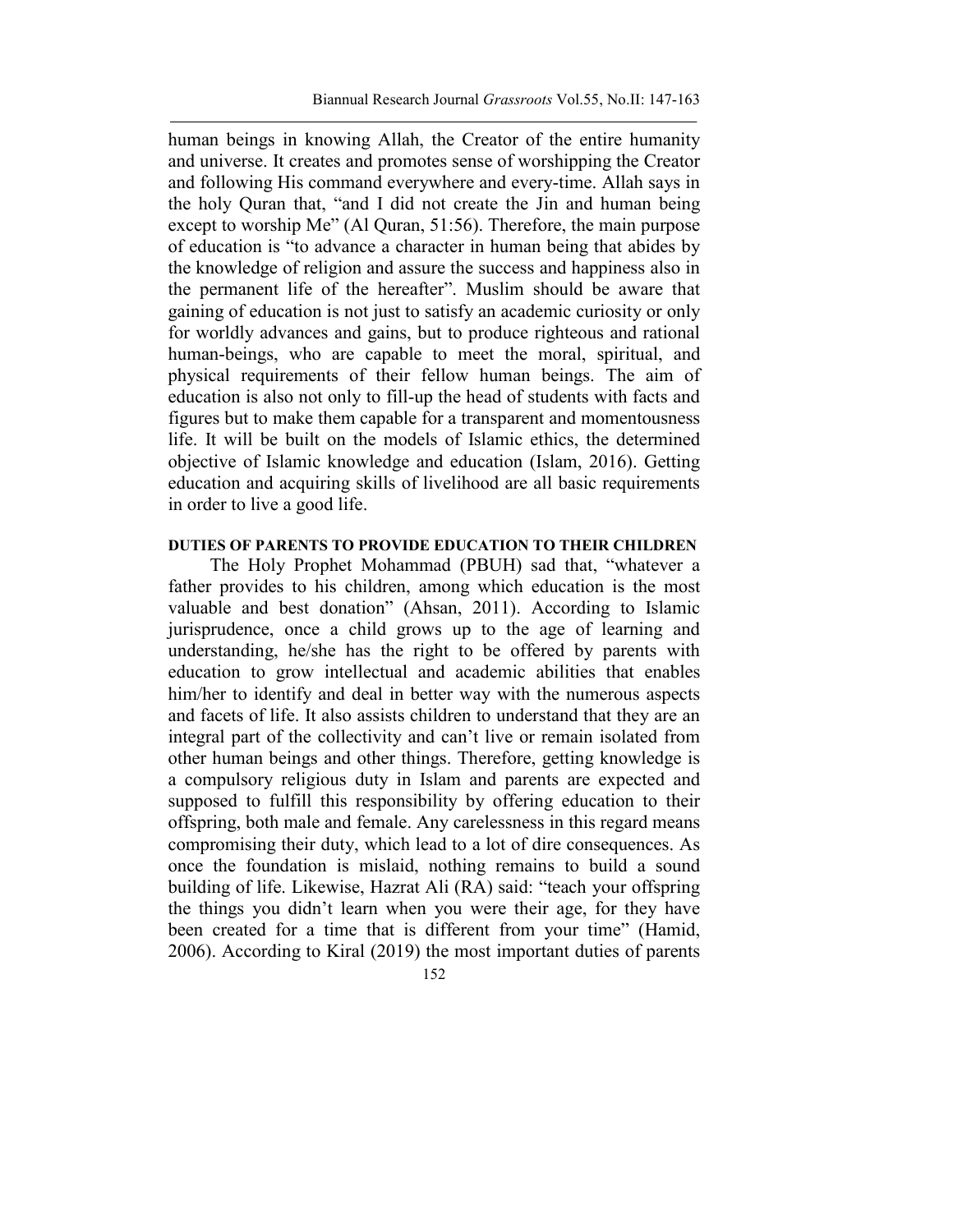regarding their kids are nutrition, clothing, education, help them to complete learning tasks, guide them to social activities and acquire self-protection skills. These duties of parents start with the birth of a child (Hall, 1999; Lowe, 2005). Likewise, Henricson (2008) says that a primary responsibility of the parents is to properly educate their children. The family of the child has very important role in his education (Aydin, 2006).

Another aspect, which is very important in children education is that, as the acquiring of knowledge and education need money and children have no source of money except their parents and the Islamic *Sharia* advises that fulfilling the economic needs of the children is the responsibility of their parents, so that it is ensured that they are being cared for and are safe.

Every child has right to be trained and educated by his/her parents to rely on his/herself and remain involved in all such activities that would advance a strong character and personality. It allows children to become a responsible and successful individual of society and avoid relying on others for living in society. Parents have also the responsibility to protect their children from bad social gatherings and individuals and ensure their good company. They should also educate their children to behave pleasantly and gently with their fellows and concerned, and love humanity without any discrimination. They should direct their offspring in the direction of what is good and stunning, encourage them to follow it, and warn them what is bad and horrid. It is not sufficient to only ensure education accessible to offspring, but it is also the responsibility of parents to improve the quality of education. Low quality education will probably lead to letdown and improper grooming of their children. It will also lead to poor performance in learning and failure to get any valued skills. Poor foundation of learning and teaching lead in their future to poor analytical skills and creative thinking, with the dire consequence that chances will be lost to match the necessities of the employment market.

Allah Almighty says in the Qur'an that,

َقْلْهَلْیَسْتَوِ لِٱلَّذِینَیَخْلَمُونَوَٱلَّذِینَالَاَیَعْلَمُونَإِنَّمَایَتَذَکَّرُ أُوْلُوٱلأَلْبَابِ(39:9, Al Quran) َّ  $\overline{1}$ ֖֖ׅ֖֧֧֪ׅ֪ׅ֖֧֚֚֚֚֚֚֚֚֚֚֚֚֚֚֚֚֚֚֚֚֚֚֚֚֚֚֚֚֡֡֝֬֡֡֡֡֡֡֡֓֞֡֡֡֡֬֞֝֬֞֝֬֓֞֬֞֟֓֝֬֓֬֞֝֬֝֬֞֬֞֬֝֬ ُ َّ َّ "Say: Are those equal, those who know and those who do not. It is those who are endured with understanding that receive admonition".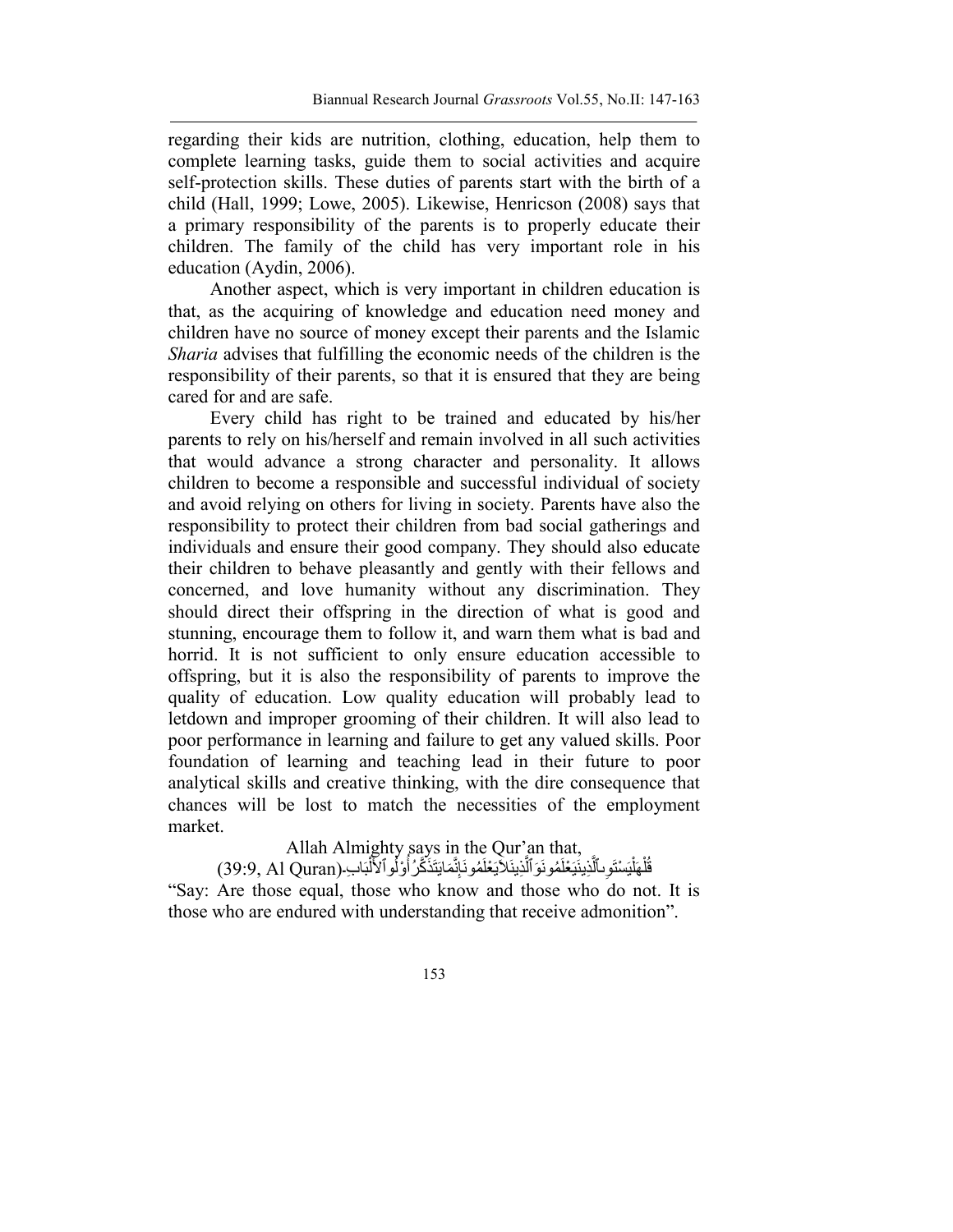It is not only the duty of parents to educate their children but in an Islamic society it is also included in the duties of state to make proper and due arrangements for the education of its citizens. An Islamic regime is required to prepare and offer its citizens a better education and utilize all possible means. This idea is based on a Hadith of the holy Prophet Mohammad (PBUH), "seeking knowledge is compulsory on every Muslim (male or female)". Moreover, Islam considers good education very important for human beings. Islam views it illegitimates to withhold or deny any advantageous knowledge that one has but do not share it with others to benefit them, the Holy Prophet Mohammad (PBUH) said, "Whosoever withholds and deny the distribution of knowledge (to others who needs or get advantage from it) will be tortured with a harness of fire at doomsday" (Arfat, 2013).

If the teaching and learning process is analyzed it becomes clear that the family teaches language, traditions and religious etiquettes to its children, which influence and impacts throughout their life. Thus, the core responsibility and duty of children's education falls on the parents, and this duty is subsequently shared by the teachers (Nofal, 1993). It starts with the birth of the Child (Dhorat, 1996). In Muslim societies many institutions are playing important role in the education of children. Mosque played a very decisive and vital role in the Muslim society at the early age of Islam. It is not only a place of worship but a centre of social reformation as well. When Prophet Mohammad of Peace (peace be upon him) migrated to Madinah then first of all he established Mosque there. The aim of establishing the Mosque was that it would not only be a center of worship, but all the collective matter of the newly established state would be run from the Mosque. Moreover, it was used as a secretariat of the state as at that time delegations from various other countries used to meet the head of the state in the Mosque. Besides the fact that Mosque proved to be a hub of knowledge and education, social integration, moral training and reformation during the Prophetic as well as Pious Caliphs era, but Mosque has not been playing such role since the inception of Malookiyat. Mosque is not playing its due role as per the requirement and needs of contemporary world. Consequently, the characteristics of tolerance, harmony and moderation are vanishing from the society with every new dawn (Ayaz, 2016).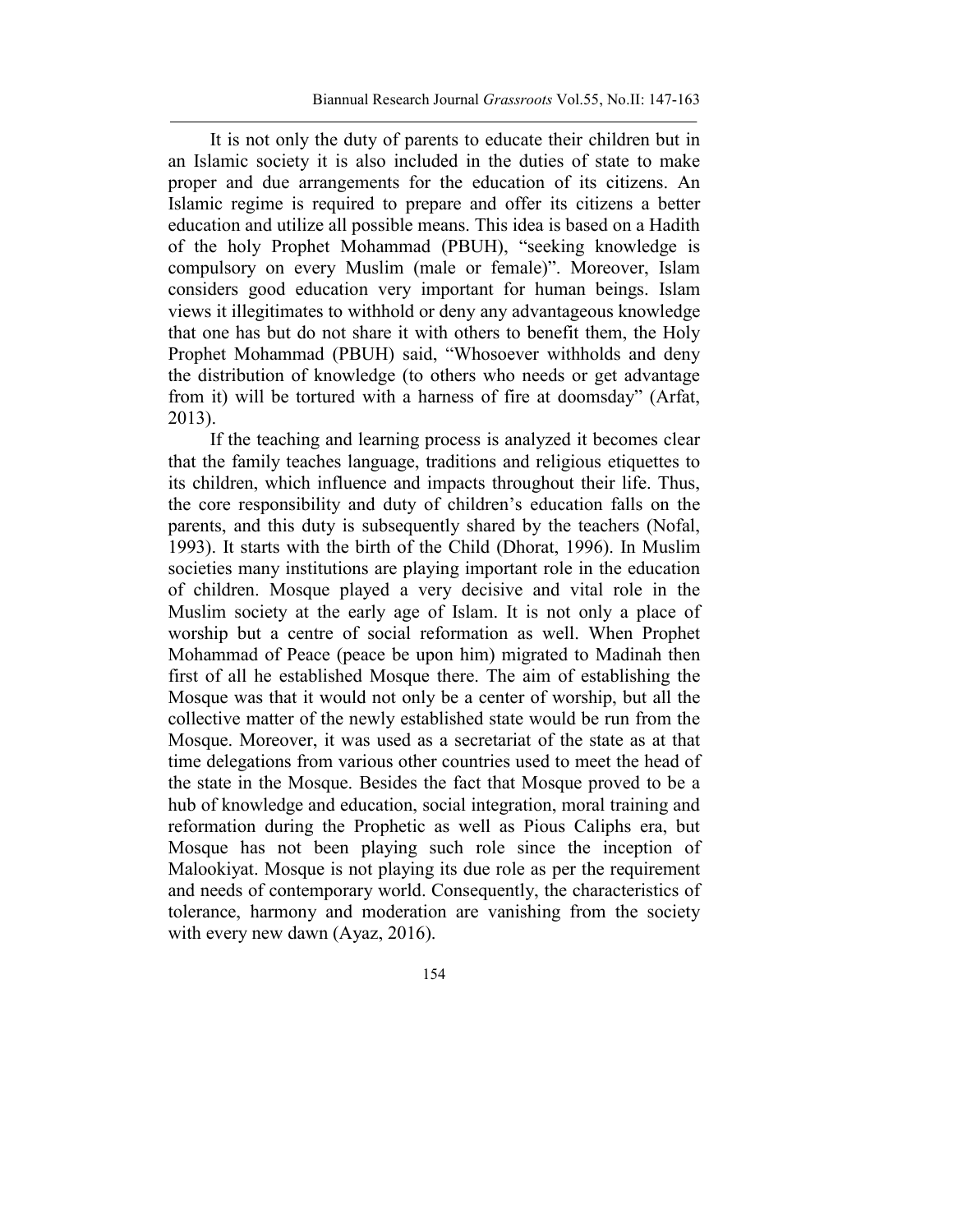Islam recommends education and seeking knowledge for both male and female. Female education is also as essential as the male because a female is as integral part of society as the male, and she can better understand and solve the particular problems of other women in a more suitable and positive manner. Women can be inducted in many fields of society which are exclusively and directly linked with the problems and concerns of women. Females can educate the upcoming generations. They can treat the woman patients better than a male physician because; a woman patient can speak with a woman physician more comfortably, easily and unhesitatingly. Islam does not prevent any such type of profession that is accomplished while following all ethical values. The main hurdles in female education in Muslim communities is male dominancy. What is more worried is females are not capable to secure their rights. But now with the passage of time this phenomenon is going to be change.

Islam also pays utmost attention to teachers who are the pillars of the learning and educational system. As education has utmost importance in Islam, that's why teachers and educators have also great importance and high seat in the society. The significance of their roles in education awards them utmost importance in Muslim society. After father, teacher is most respected personality for every student.

In case of divorce of parent children are badly affecting always. Islam also does not leave this issue unaddressed. In case of divorce, the Islamic jurisprudence favours the mother in order to defend her right to look after her child, as she is the real mother who comes first among all and no other individual can take precedence and priority over her, even the father himself. *Sharia* assigns nursing duties to the mother. If in case she gets married to another person, shows any irresponsibility or negligence then *Shariah* withhold this duty from mother. Islam has also commanded to pay fee to the nursing woman (mother). The father is responsible to bear the nursing expenses. The mother immediately entitled to nursing fee after the completion of her *Iddah* period, (legally determined time of waiting period during which a lady cannot get married again after being divorced or widowed i.e. three months for divorced woman and four months and ten days for widowed woman) (Al Quran, 2:228, 2:223, 2:234-235; Hamid, 2005). An age has also been determined after which the father is no longer bound to provide nafakah for his offspring. When a child reach to the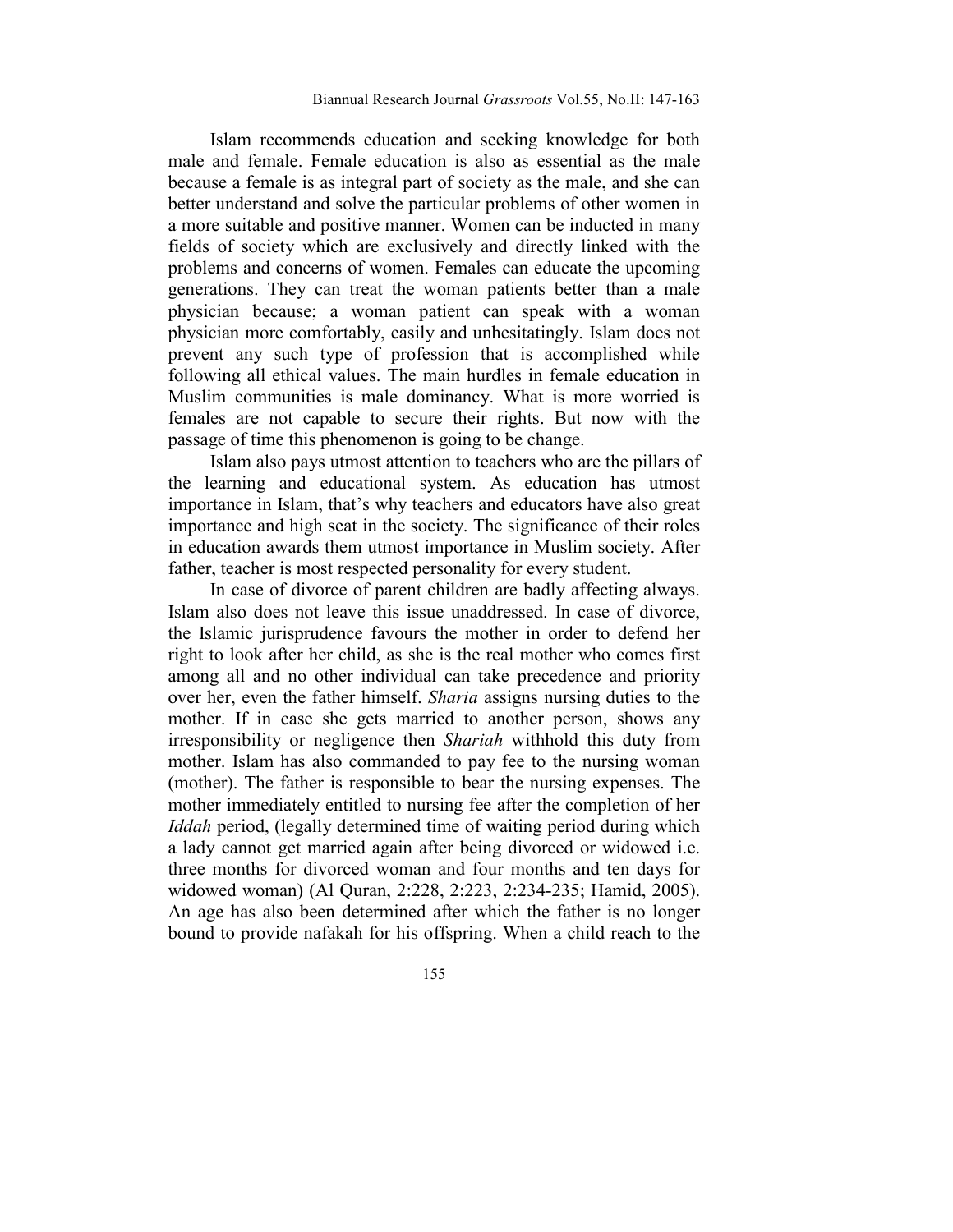age of puberty and get the capability to make a living, then the father is no more bound to provide economic support. On the other hand, if child is living with father, then mother is not bound to provide nafakah to her children. In case, the father of the child is incapable to bear the expenses, but the mother is able, then the mother has the duty to bear the expenses of her child. Furthermore, whenever the father gains the ability to bear the expenses of his child then mother may be relieved from this responsibility.

From the above arguments mentioned in the Holy Quran and the Hadiths it becomes clear that education is the basic right of every child, male and female. Therefore, it is the responsibility and religious duty of all parents to educate their children according to their economic capacity. So far as the neglected or parentless offspring are concerned, it is the duty of the Islamic state to ensure their education and provide them every possible facility in this regard.

## **ANALYSIS OF THE PRESENT SCENARIO OF PAKISTAN**

There are two types of educational institutions in Pakistan; one is providing modern education which are schools, colleges and universities while second type is Madaris or religious seminaries which are providing only religious education. Pakistan's education system is comprised of 260,903 institutions having 1,535,461 teachers. There are 41,018,384 students enrolled in these institutions. The system comprises 180,846 public institutes and 80,057 private institutes. Hence 69% are public institutions while the rest 31% educational institutions are running by private sector (Hussain, 2015).

| Total        | Public       |     | Private      |     | Total           | Total           |  |
|--------------|--------------|-----|--------------|-----|-----------------|-----------------|--|
| Educational  | Institutions |     | Institutions |     | <b>Students</b> | <b>Teachers</b> |  |
| Institutions |              |     |              |     |                 |                 |  |
| 260,903      | 180,846      | 69% |              | 31% | 41 018 384      | 535.461         |  |

**TABLE-1: EDUCATION SYSTEM OF PAKISTAN**

Apart from these institutions, there are 11,805 Madaris in Pakistan providing religious education having 925,319 enrolled students (Khalid, 2014).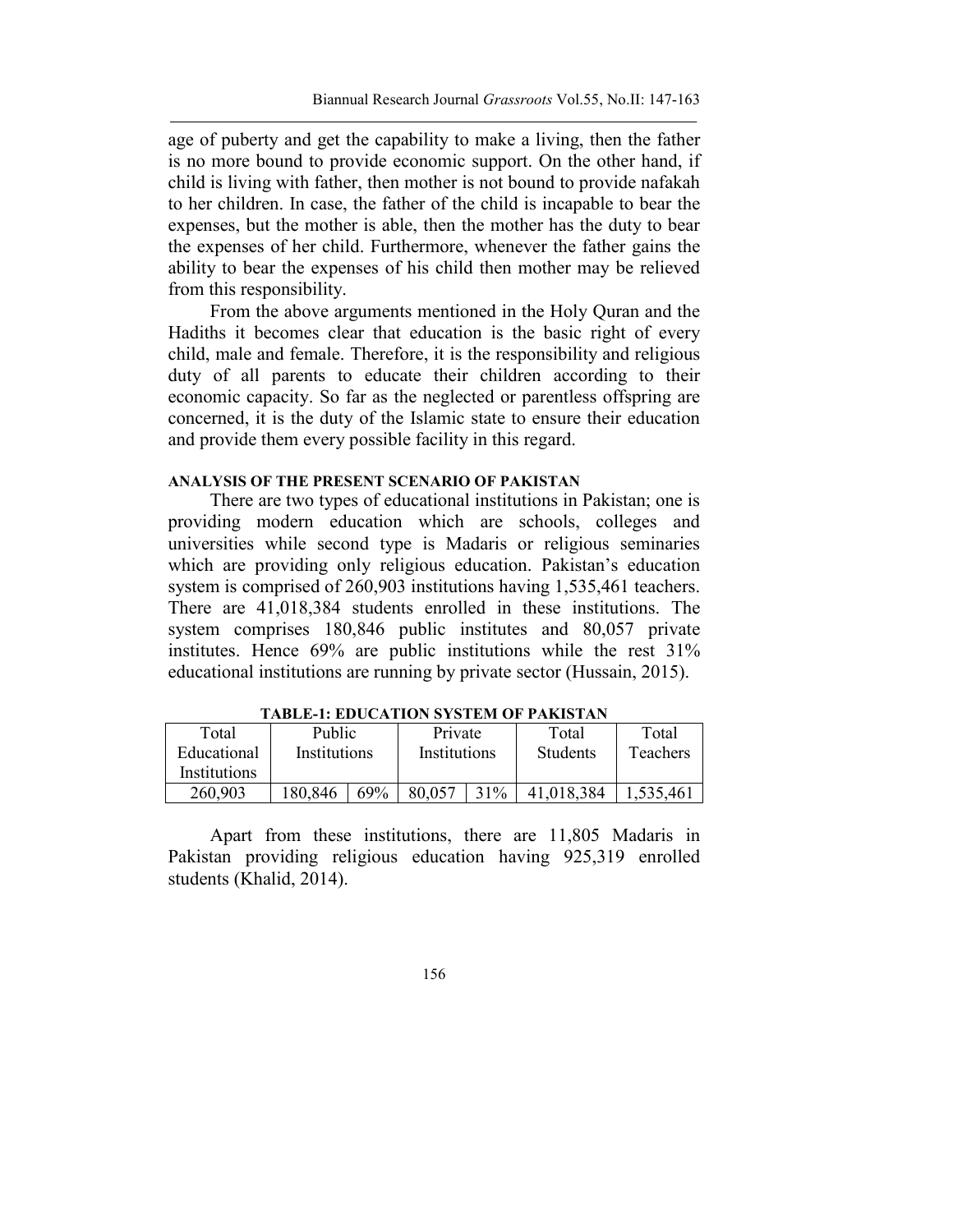| TABLE-2<br>NUMBER OF MADARIS AND ENROLLED STUDENTS IN PAKISTAN |                                       |             |              |                                                    |  |  |  |  |
|----------------------------------------------------------------|---------------------------------------|-------------|--------------|----------------------------------------------------|--|--|--|--|
| <b>Provinces</b>                                               | <b>Total No. of</b><br><b>Madaris</b> | Registered  | Unregistered | <b>Total</b><br><b>Students</b><br><b>Enrolled</b> |  |  |  |  |
| Punjab                                                         | 5,468                                 | 3,293       | 2,175        | 490,120                                            |  |  |  |  |
| Sindh                                                          | 2,100                                 | 1,030       | 1,070        | 277,805                                            |  |  |  |  |
| Khyber                                                         | 1,724                                 | 777         | 947          | 19,275                                             |  |  |  |  |
| Pakhtunkhwa                                                    |                                       |             |              |                                                    |  |  |  |  |
| Balochistan                                                    | 5,441                                 | 2,441<br>30 | 3000         | 129,997                                            |  |  |  |  |
| <b>FATA</b>                                                    | 367                                   |             | 337          | 54,690                                             |  |  |  |  |
| Northern Areas                                                 | 860                                   | 322         | 538          | 33,429                                             |  |  |  |  |
| Azad and Jamu                                                  | 665                                   | 385         | 280          | 50,000                                             |  |  |  |  |
| Kashmir                                                        |                                       |             |              |                                                    |  |  |  |  |
| <b>Total</b>                                                   | 16,625                                | 8,278       | 8,347        | 1,055,316                                          |  |  |  |  |

Biannual Research Journal *Grassroots* Vol.55, No.II: 147-163

**Source:** Khalid, I. (2014). Topology of Extremism: Implication on the Contemporary Politics of Pakistan. *South Asian Studies,*29(12), 23-39.

The main issue of the educational system in Pakistan includes a large number of un-enrolment and dropouts. Critical analysis shows that mostly dropout happens because of economic difficulties. Thus, a large number of children fail to acquire learning opportunities and knowledge and remain illiterates (Quddus, 1990). At present enrolment rate in Pakistan is 54 % for males and 30 % for female which is very low (Rehman & Khan, 2011). Though Muslims believe that getting knowledge is the sacred duty of every Muslim male and female, but a huge number of parents fails to educate their children. The government of Pakistan also has the responsibility but, unfortunately, government is failed to ensure 100 % primary enrolment and literacy rate or at least maintain those already enrolled in schools. In Pakistan, Punjab is leading province in net primary enrolment rate with 62% enrolment. The enrolment rate in Khyber Pakhtunkhwa is 54%, Sindh 52% and Balochistan has 45% enrolment at primary school level. **TABLE-3**

| TADLE-9 |                                                   |  |  |  |  |  |  |  |
|---------|---------------------------------------------------|--|--|--|--|--|--|--|
|         | PROVINCE WISE PRIMARY LEVEL ENROLMENT IN PAKISTAN |  |  |  |  |  |  |  |

| Provinces                | Punjab | Khyber                                                                         | Sindh | Balochistan |
|--------------------------|--------|--------------------------------------------------------------------------------|-------|-------------|
|                          |        | Pakhtunkhwa                                                                    |       |             |
| Enrolment $\%$<br>$62\%$ |        | 54%                                                                            | 52%   | 45%         |
|                          |        | Source: Hussain, A. (2015). Education System of Pakistan: Issues, Problems and |       |             |
|                          |        |                                                                                |       |             |

Solutions. *IPRI Review*. [http://www.ipripak.org/edu](http://www.ipripak.org/education-system-of-pakistan-issues-problems-and-solutions/)cation-system-of[pakistan-issues-problems](http://www.ipripak.org/education-system-of-pakistan-issues-problems-and-solutions/)-and-solutions/

157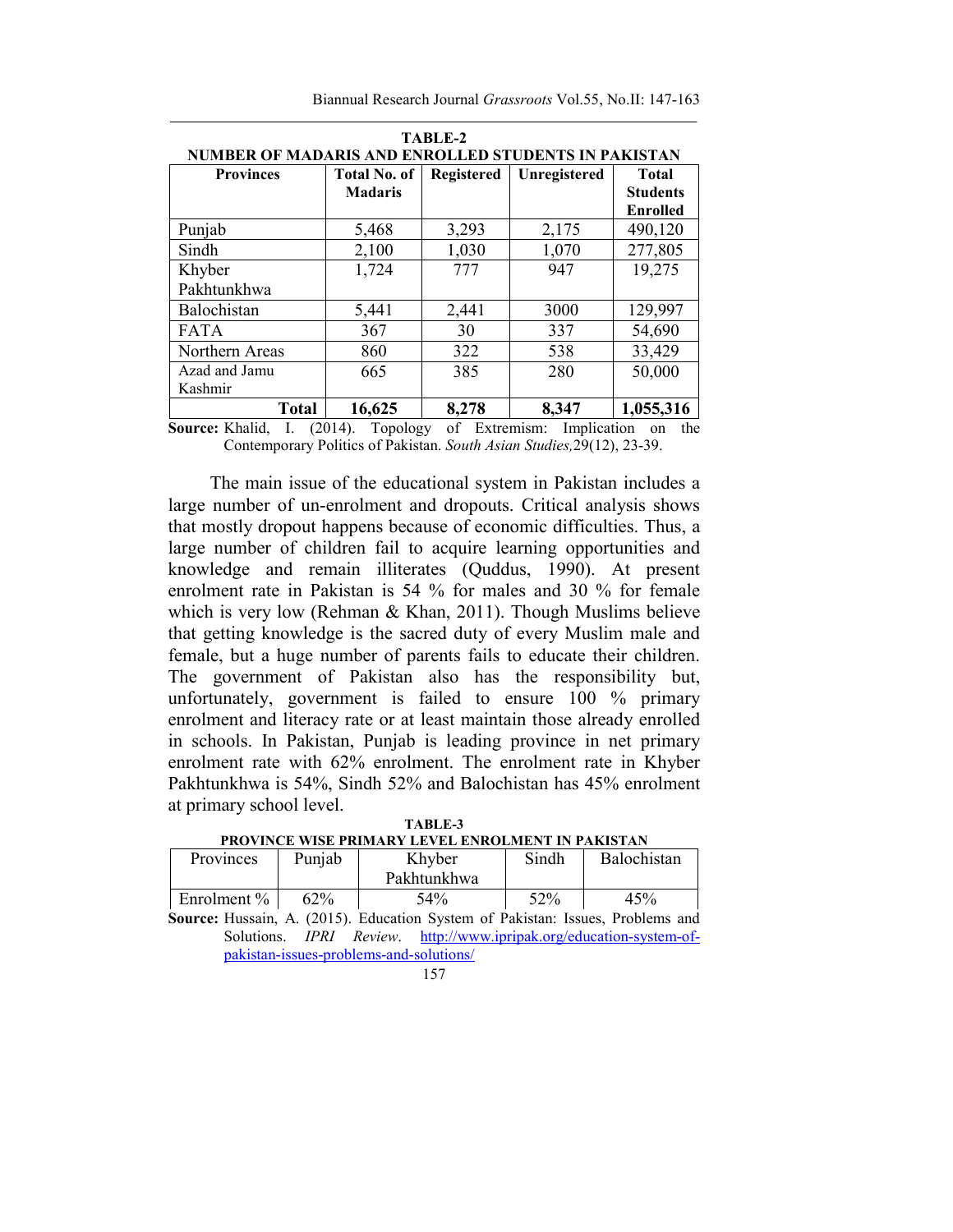Though Islam gives equal importance to both male and female education but in Pakistan, there is a wide inequality between the literacy rates of male and female. The national literacy rate of male is 71% while that of female is 48%. In Punjab literacy rate in male is 71% and for females it is 54%. In Khyber Pakhtunkhwa literacy rate in male is 70% and female is 35%, In Sindh province literacy rate in male is 72% and female 47%, while in Balochistan province male 62% and female 23% (Hussain, 2015). Many parents especially in countryside and rural areas of Pakistan have of the belief that the education of female is not much necessary. This trend also needs to be change. Parents should be convinced especially in rural areas that your daughters have also the equal right of education and their education is also very necessary for the upcoming generations and the socioeconomic development of the state.

| TABLE-4                   |  |  |  |  |  |  |  |
|---------------------------|--|--|--|--|--|--|--|
| LITERACY RATE IN PAKISTAN |  |  |  |  |  |  |  |

| Pakistan      |      | Punjab        |      | Khyber        |      | Sindh         |      | Balochistan   |      |
|---------------|------|---------------|------|---------------|------|---------------|------|---------------|------|
|               |      |               |      | Pakhtunkhwa   |      |               |      |               |      |
| Mal           | Fema | Mal           | Fema | Mal           | Fema | Mal           | Fema | Mal           | Fema |
| e             | le.  | e             | le   | e             | le   | e             | ıe   | e             | le   |
| 71            | 48%  |               | 54%  | 70            | 35%  | 72            | 47%  | 62            | 23%  |
| $\frac{0}{0}$ |      | $\frac{0}{0}$ |      | $\frac{0}{0}$ |      | $\frac{0}{0}$ |      | $\frac{0}{0}$ |      |

**Source:** Hussain, A. (2015). Education System of Pakistan: Issues, Problems and Solutions. *IPRI Review*. [http://www.ipripak.org/edu](http://www.ipripak.org/education-system-of-pakistan-issues-problems-and-solutions/)cation-system-of[pakistan-issues-problems](http://www.ipripak.org/education-system-of-pakistan-issues-problems-and-solutions/)-and-solutions/

Education is the most important fundamental right of a child which equip the child to become a decent citizen, creative mind, critical thinker, finds path to a good career and not be a burden on family and society but share burden. Education of a child first start from the home. It is fact that parents have most direct effect on the learning of a child. Mother is the first teacher while the father is the second teacher of a child. In Pakistan unfortunately many parents compromise this duty and fail to ensure the education of their children. To cope with this scenario, it is the need of hour that government may implement the policy of free and compulsory education across the country. It is also necessary to bound all parents to must send their children to school. The primary responsibility to educate a child is of parents thus they can play decisive role in bringing 'out of school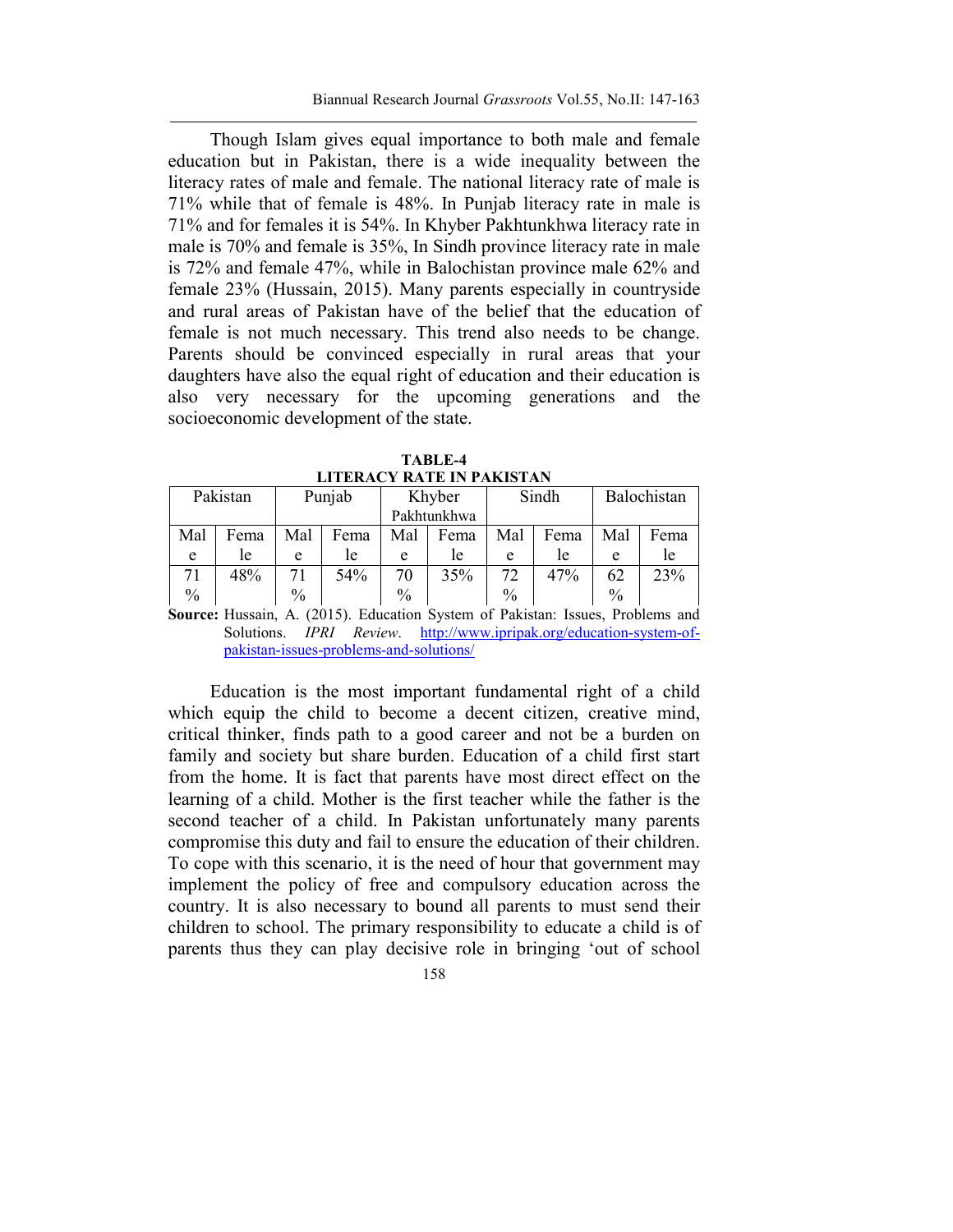children' to school and stopping the dropout as well. It is evident that when parents are involved in the schooling process, kids are more actively participating in the learning activities, study whole heartedly, not dropout, and attain better learning results. Many Pakistani parents failed to perform this important duty. Therefore, parents in Pakistan should be enthusiastically involved in educating process of their children and must be the part of the exertions of guaranteeing that their children get good education. Parents should be role model for their children, ensure educating, oversea their daily activities, ensure pleasant environment at home, constructive criticism in case of any wrong done, be good friend, share personal experience with them, help them to complete assignments and monitor their learning.

Another issue from the government side is lack of adequate resources for education. Pakistan spends 2.4% of its GDP on education. As far as educational expenditure is concerned, 89% education expenditure comprises of current expenses such as teachers' salaries, while only 11% is comprised of development expenditure (Hussain, 2015), which is too low to raise the literacy rate and ensure quality education in the country. A report of UNICEF shows that 22.8 million children are out of School in Pakistan (UNICEF, 2020). Among out of School children 44% are between the ages of 5 and 16 and Pakistan stands second across the world in out of school children (Yousafzai, 2020).A report highlights that only 30% of enrolled children remained in School till  $10^{th}$  class while the rest dropped out before  $10<sup>th</sup>$ . Balochistan province has the highest number of out of school children followed by Federally Administered Tribal Area (FATA). As 70% children in the province of Balochistan and 58% in ex-FATA remained out of school (Abbasi, 2017). Undoubtedly, it means that the patents of these 22.8 million children in Pakistan are not fulfilling their religious duty to educate their children. It is evident that the mothers who are not educated their children are more affected. Therefore, it is very necessary to give maximum attention to female education because it affects the whole family.

Moreover, some overwhelming factors which are contributing to the lower literacy rate and affecting the education system in Pakistan are lack of schools, or situated on long distance particularly female schools, poverty, insecurity, strict cultural norms based on genderbased segregation and lack of awareness among parents. These factors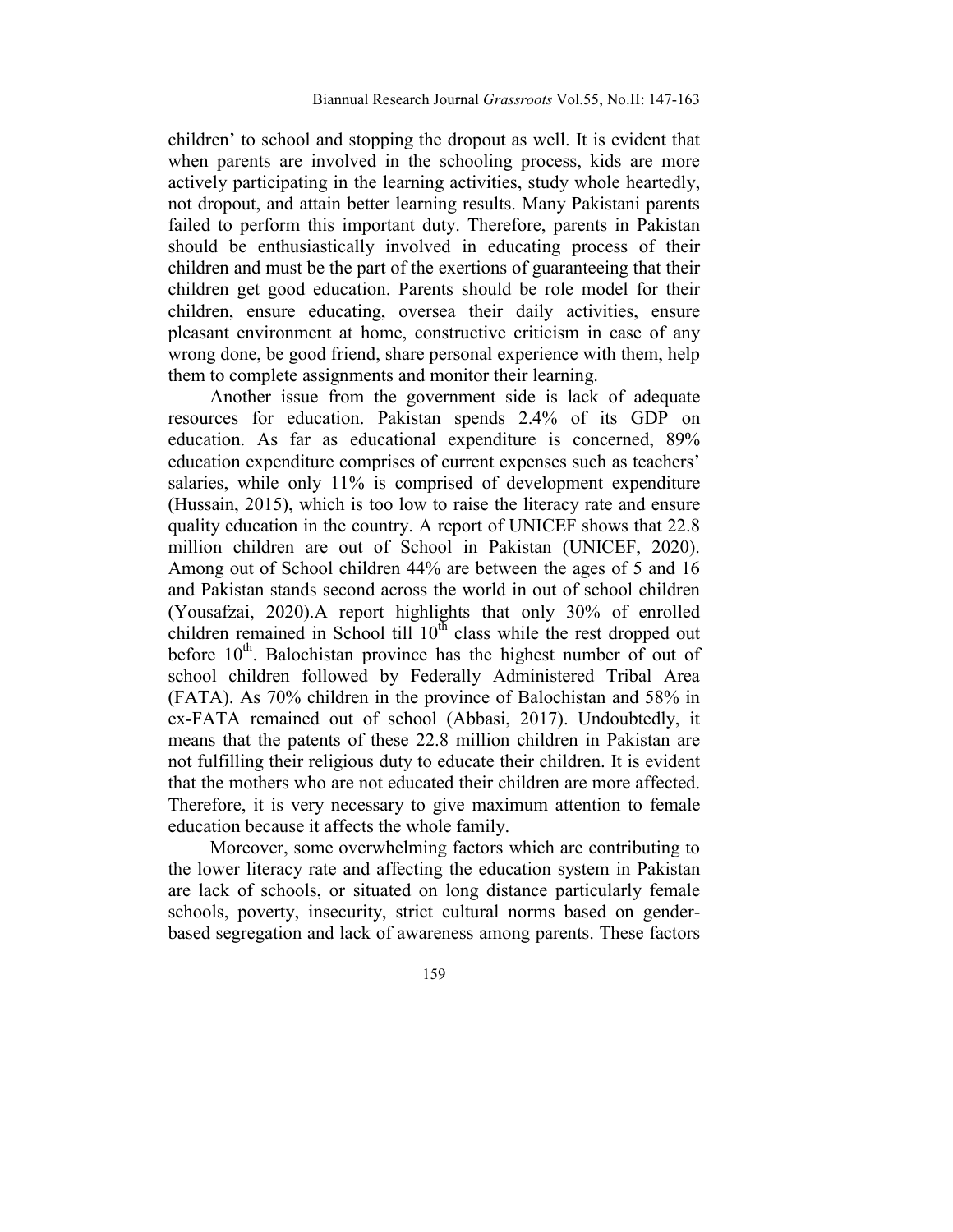also proscribe Pakistani parents to fulfill their religious duty to educate their children. Another serious issue fixed in the mind of parents is, many parents believe that there is lack of job opportunities in Pakistan; what will they do if educate their children? They give preference to seek manual or skilled work in workshops etc. or assist them in agriculture and farming.

To rise the literacy rate and improve the quality of education in Pakistan, it is necessary to change the mindset of general masses particularly poor and working class and increase the number of school, improve school buildings, provide basic facilities in educational institutions, ensure the easy availability of both male and female schools and raise the standards of teachers through higher qualification and training. Teachers' standard both in public and private institutions should be raised to be a role model for their students. Teacher is the root in the children's learning and education (Zakiyu and Abdullah, 2015). Lack of parent involvement and contribution in learning and education also led to children's uncertainty, which badly affect the learning interest of children as well as motivation and enthusiasm of children. At present, most of the parents do not involve themselves actively in their youngsters' education whereby those who are involved, do not know what type of involvement is needed that increase learning opportunities and have positive impacts on student's carrier.

# **CONCLUSION**

Islam has not left any single matter without setting sound rules that match the human necessities in the best and natural way. It is the religious obligation of parents to provide education to their children both male and female in order to make them capable of taking their responsibilities and making them successful and good citizens of the society. Both male and female have many rights over their parents including education. Islam teaches to its follower that parents should equally treat all their children without any discrimination. But in Pakistan a lot of parents do not fulfill their duties and responsibilities properly. Some parents in Pakistan do not educate their children as they are of the opinion that there is no job. There is a need of convincing them that education is not for the sake of job, but it is fundamental right of a children which makes them successful in every field of life. Education has the aim to grow a balanced personality and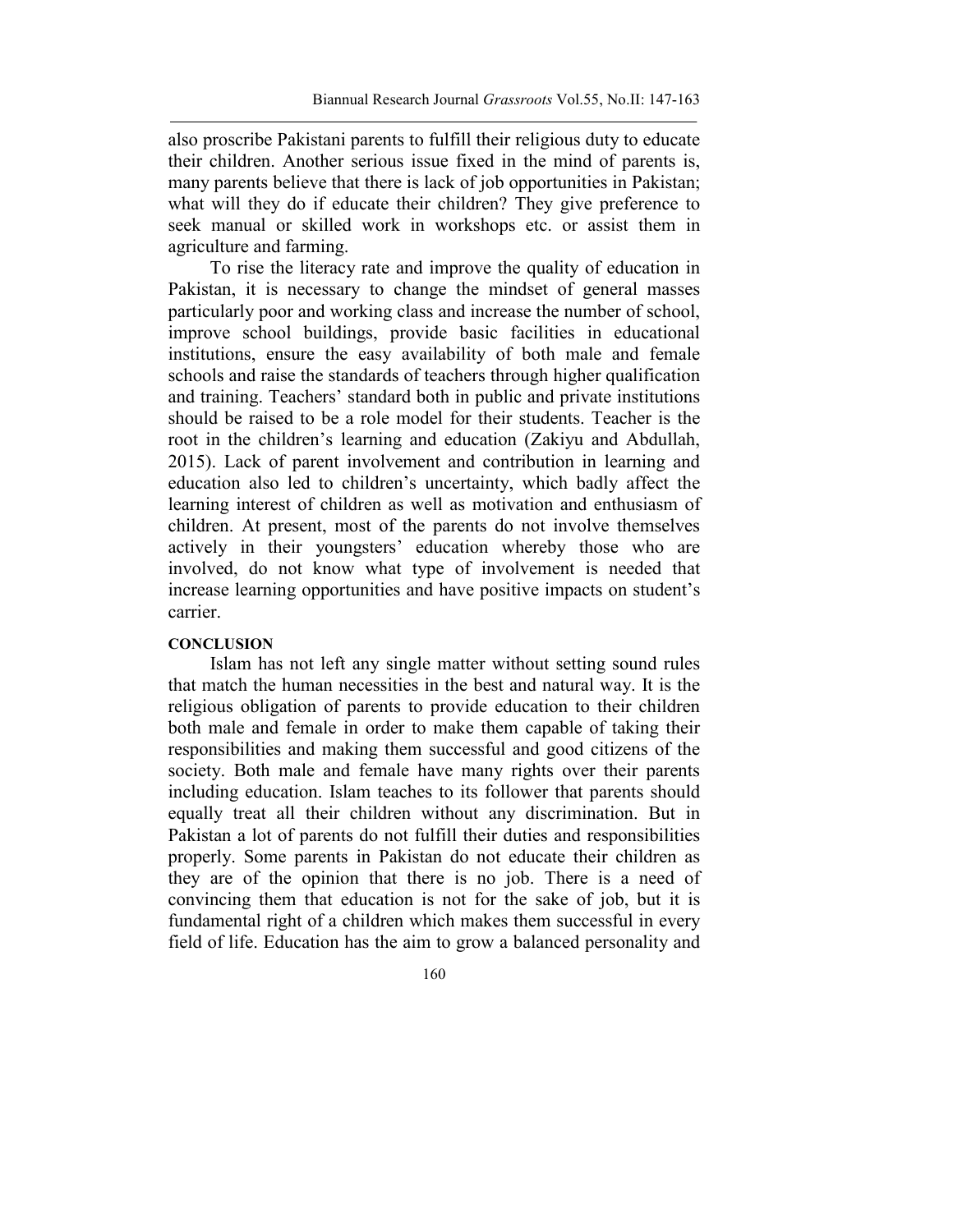character of human being through proper training to make him capable of living a good and successful life here and in hereafter. Offspring are the gifts from the Allah and a trust in the custody of parents. If parents do not take care of their needs, proper training and education, then the responsibility for the blunder lies on the shoulders of parents as well as society.

# **RECOMMENDATIONS**

- Parents should be convinced that educating of the children is an integral religious duty. At present, 22.8 million children in Pakistan are out of school, it simply means the patents of these 22.8 million children are failed to fulfill their religious duty to educate their children. Parents should educate their children according to their capacity because Allah will ask them about their duties on the Day of Judgment.
- Parents should be legally bound to provide compulsory education to their children.
- Parents' involvement in education process is also necessary. To provide quality education to children, focusing only on teachers would not be much help. Parents should cooperate with teachers in education process. Parents Teachers' Council working in Khyber Pakhtunkhwa at school level can perform good job in this regard. Such initiatives can significantly decrease dropouts.
- It is also the need of the hour that there should be awareness programs in community focusing mainly on religious teaching regarding education.
- Children spend about 18 hours with their parents and rest of the time with teachers on daily basis that's why the training of parents is also much necessary to make them able to train and educate their children properly.
- As most of the people in Pakistan are poor and cannot afford the educational expenses of their children and ultimately decide to send their children to work. Therefore, the government should give scholarships not only to intelligent students but to poor students as well. Providing financial incentives to the school going children can most probably encourage their parents to send their offspring to schools which will ultimately reduce the dropout ratio.

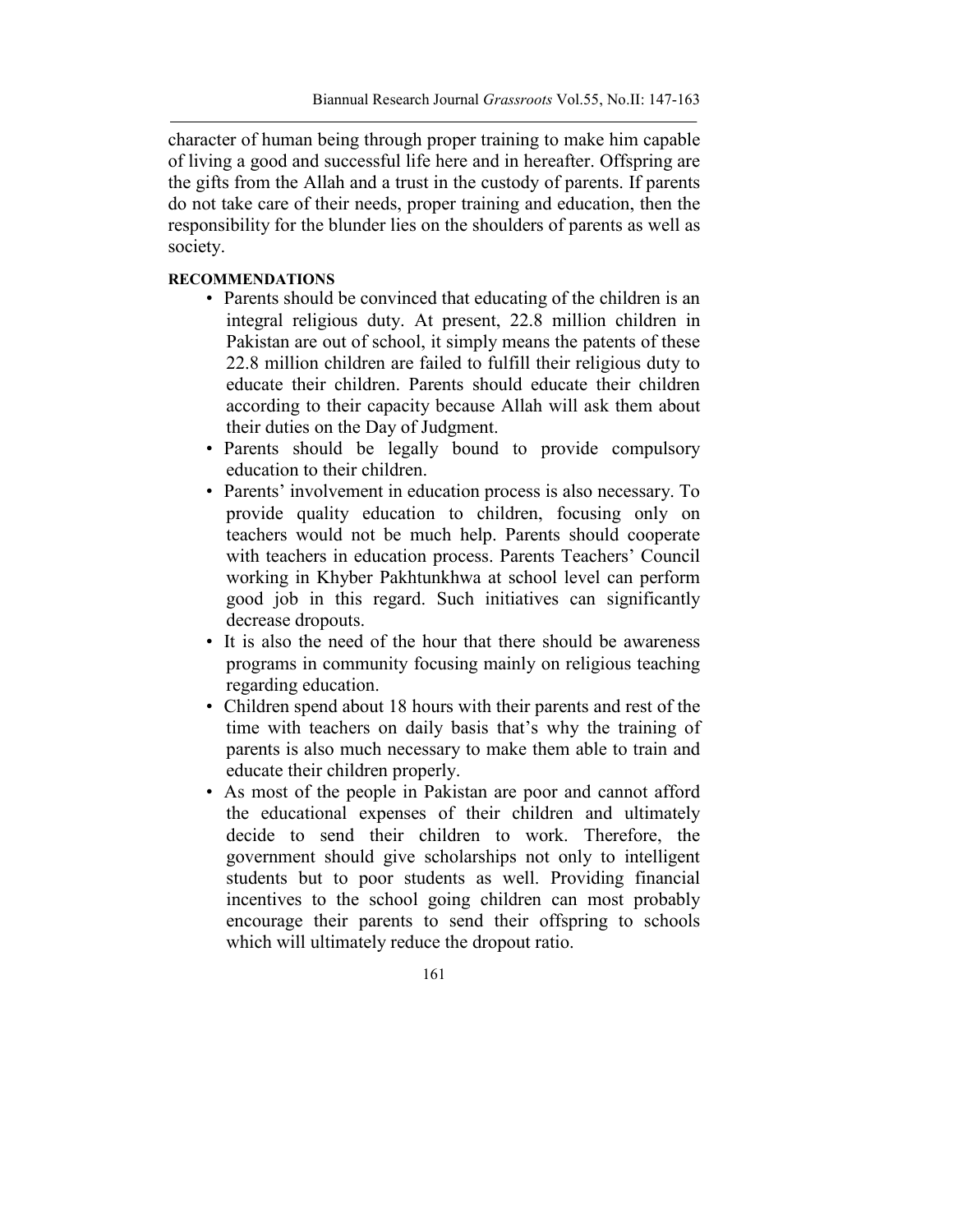#### **REFERENCES**

- Abbasi, K. (2017, March 09). "22.6 million Pakistani children still out of school". *Dawn.*
- Ahsan, M. J. (2011). *Nidwi, Rah-e-Amal.* (Lahore: Islamic Publications limited, 2011).
- Al Quran.
- Arfat, S. (2013). Islamic Perspective of the Children's Rights: An Overview. アシエンヅロナルオホソセアルサイネセズアナドヒウメニテズ*,* 2(1): 299- 307.
- Ayaz, Q. (2016). The Role of Mosque in Promotion of Tolerance, Moderation and Social Cohesion. *ACTA Islamia,* 4(1): 1-13.
- Aydin, I. (2006).*Ethics in Education and Teaching.* Ankara: Pegem Akademi.
- Dhorat, K. (1996). The Right of Child in Islam. Master Diss. Rand Afrikaans University of South Africa. [https://core.ac.uk/download/p](https://core.ac.uk/download/pdf/18219927.pdf)df/18219927.pdf
- Dhudi, M. A. and Rajoka, M. A. (2014). *Political Science.* Lahore: Al-Fouzi Publishers.
- Ghazi, M. A. (2009). Musalmono Ka Dini Wa Asri Nazam-e-Talim*.* Gujranwala: Al-Sharia Akadmi.
- Hall, B. (1999). The Origin of Parental Rights. *Public Affairs Quarterly*, 13(1): 73-82.
- Hamid, A. R. A. A. (2005). Children in Islam Their Care, Upbringing and Protection. Egypt: Al-Azhar University and United Nations Children's Fund (UNICEF).
- Hussain, A. (2015). "Education System of Pakistan: Issues, Problems and Solutions". *IPRI Review*. [http://www.ipripak.org/edu](http://www.ipripak.org/education-system-of-pakistan-issues-problems-and-solutions/)cation-system-of[pakistan-issues-problem](http://www.ipripak.org/education-system-of-pakistan-issues-problems-and-solutions/)s-and-solutions/
- Islam, M. S. (2015). Fundamental Human Rights towards Childhood: Islamic Guidelines are Unique to Protect the Child. *Journal of Asia Pacific Studies*, 4(2): 177-202.
- Islam, M. S. (2016). Importance of Girls' Education as Right: A Legal Study from Islamic Approach. *Beijing Law Review,* 7(1): 1-11.
- Khalid, I. (2014). "Topology of Extremism: Implication on the Contemporary Politics of Pakistan". *South Asian Studies,* 29(12): 23-39.
- Kiral, B. (2019). The Rights and Responsibilities of Parents According to the Views of Teachers. *Asian Journal of Education and Training,* 5(1): 121- 133.
- Lowe, N. (2005). The Allocation of Parental Rights and Responsibilities-the position in England and Wales. *Family Law Quarterly*, 39(2): 267-299. Muslim, (2000).
- Nofal, N. (1993). Al-Gazali. *International Bureau of Education,* XXIII(3/4): 519-542.
- Quddus, J. N. (1990). Problem of Education in Pakistan. Karachi: Royal Book Company.
	- 162